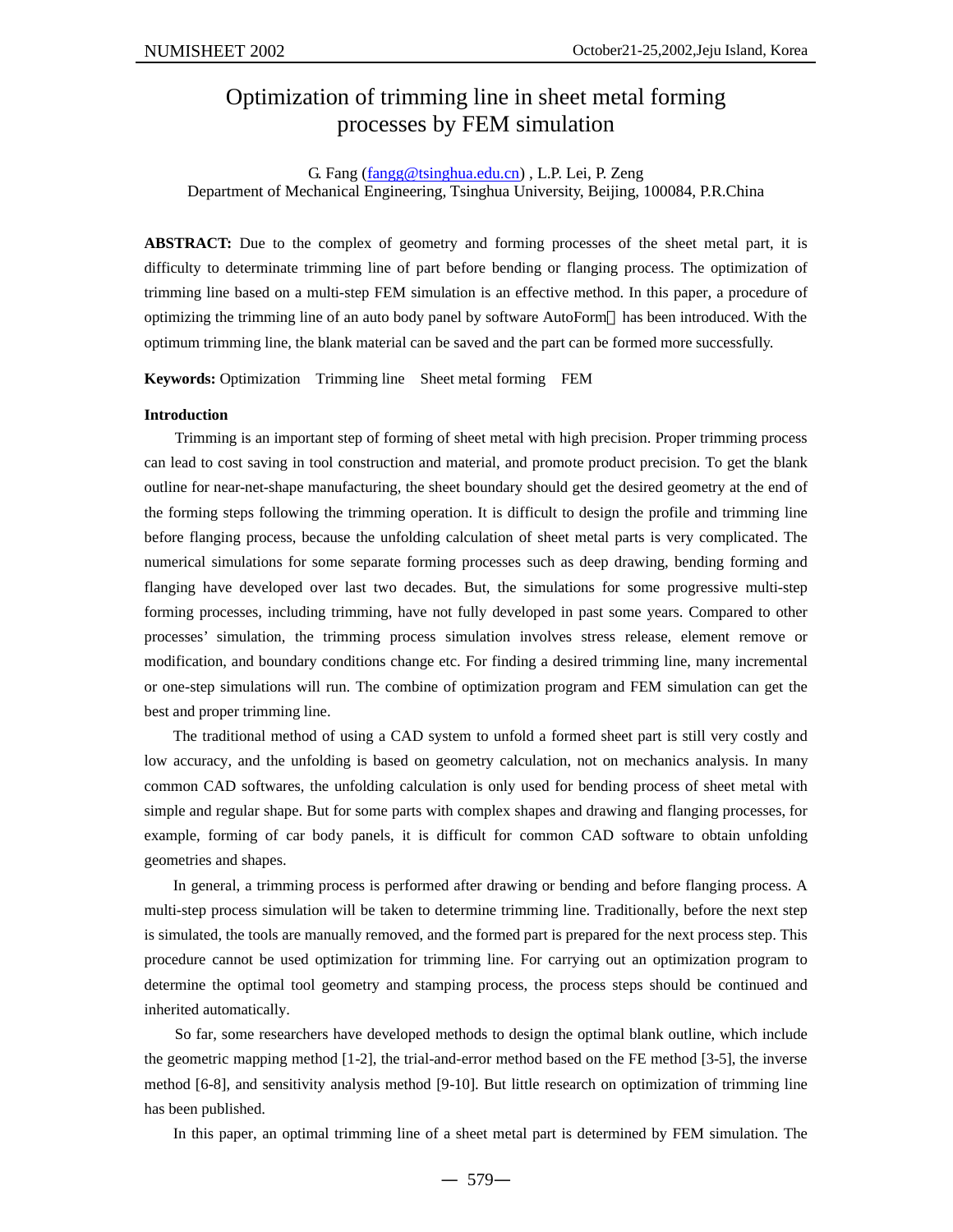multiple incremental simulations have interactively run. The objective is, at the end of the flanging process step, to optimize the trimming line such that the part boundary is of the desired shape and dimensions.

The forming process simulation is used the finite element method, which is based on the incremental deformation theory and elastic-plastic material modeling. The forming analysis and optimization are carried out using commercial software AutoForm™, which adopts a novel static-implicit algorithm with lower time cost and higher calculation accuracy.

#### **Processing simulation and optimization of trimming line**

Blank outline and trimming line definition need to be made in the following typical cases:

1) Calculation of the customized blank sheet for crash forming parts

2) Calculation of the customized blank sheet for a predefined target boundary of a drawing part

3)Calculation of the final cut contour in areas in which additional forming steps follow (e.g. second forming, bending operation, flanging operation)

The whole deformation process has to be analyzed to determine the trimming line when using the finite element method. The forming process simulations need to run several times to obtain the ideal trimming line. Pre-condition for the calculation of the cut contour is simulations for all necessary forming and cutting operations. Basing on this simulation you may define parameters for the calculation of the blank outline and the cut contour. The parameters for the calculation of a trimming line are the target boundary of the part and the forming process after which the target boundary has to be reached. Subsequently, the trimming line of part is modified, and the deformation process is analyzed again by FEM simulation until forming part reaches a specified allowance at every node. Fig. 1 shows the flow chart of the optimal blank and trimming line design. The whole calculation and optimization courses were carried out automatically without the user′s interventions.

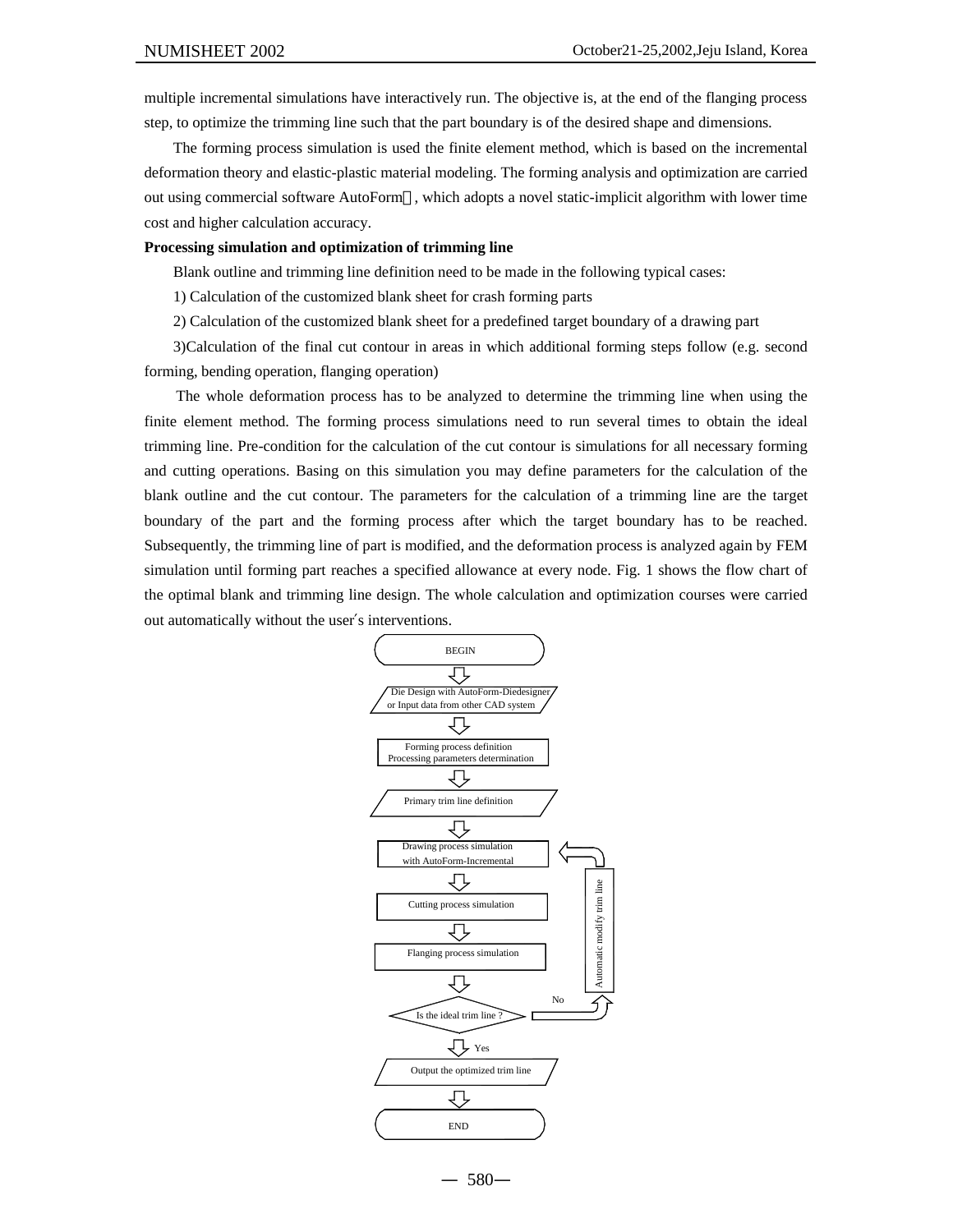Fig.1 Flow chart of trimming line optimum by FEM

For the calculation of a cut contour, you need the following input:

- Cut contour to be optimized
- Target boundary for the part
- Forming process after which the target boundary has been reached

In the Fig. 2,  $P\mathcal{L}$  represents a node on initial defined trimming line before deformation, and  $P\mathcal{L}$ represents a node of the after final deformation. The node P is on the target boundary, and *d* is deviation between nodes on the final outline and target boundary, which is a key factor to influence iteration times and calculation accuracy.



Fig. 2 Nodes move on trimming line in the optimization

There are three key steps in the simulation of the trimming. First, some unused elements should be removed from the meshes. Next, non equilibrated forces are calculated based on the element's stress field for all nodes on the trimming line. Finally, an additional force boundary condition is imposed on each node of the trimming line, and calculations are continued until all nodal forces on the trimming line vanish.

The accuracy of the calculation of the blank outline and the cut contour depends on the chordal deviation of the FEM model for the tools and the part.

#### **Examples**

Fig.3 shows a car body panel with a flange. In the forming of the part, gravity, closing, drawing, flanging processes are necessary. The properties of blank material are showed in Table 1. The initial thickness of blank is 0.8mm.



Fig.3 A car body panel

| Table 1 Material property of blank              |                       |
|-------------------------------------------------|-----------------------|
| Property                                        | Value                 |
| Young's modulues, $E$ , (MPa)                   | $2\times10$           |
| Poisson's ratio, $\mathbf{n}$                   | 0.3                   |
| R-value                                         | $R_0$<br>- 1.70       |
|                                                 | 1.20<br>$R_{45}$      |
|                                                 | 1.69<br>$R_{90}$      |
| Stress-strain relation, $\mathbf{s}$ (MPa)      | $450\epsilon^{0.156}$ |
| Coulomb's coefficient of friction, $\mathbf{m}$ | 0.15                  |

The FEM models of tools and blank are showed in Fig.5. The final forming step is flanging, the trimming line need to determinate before this step. The initial blank and the target contour outline have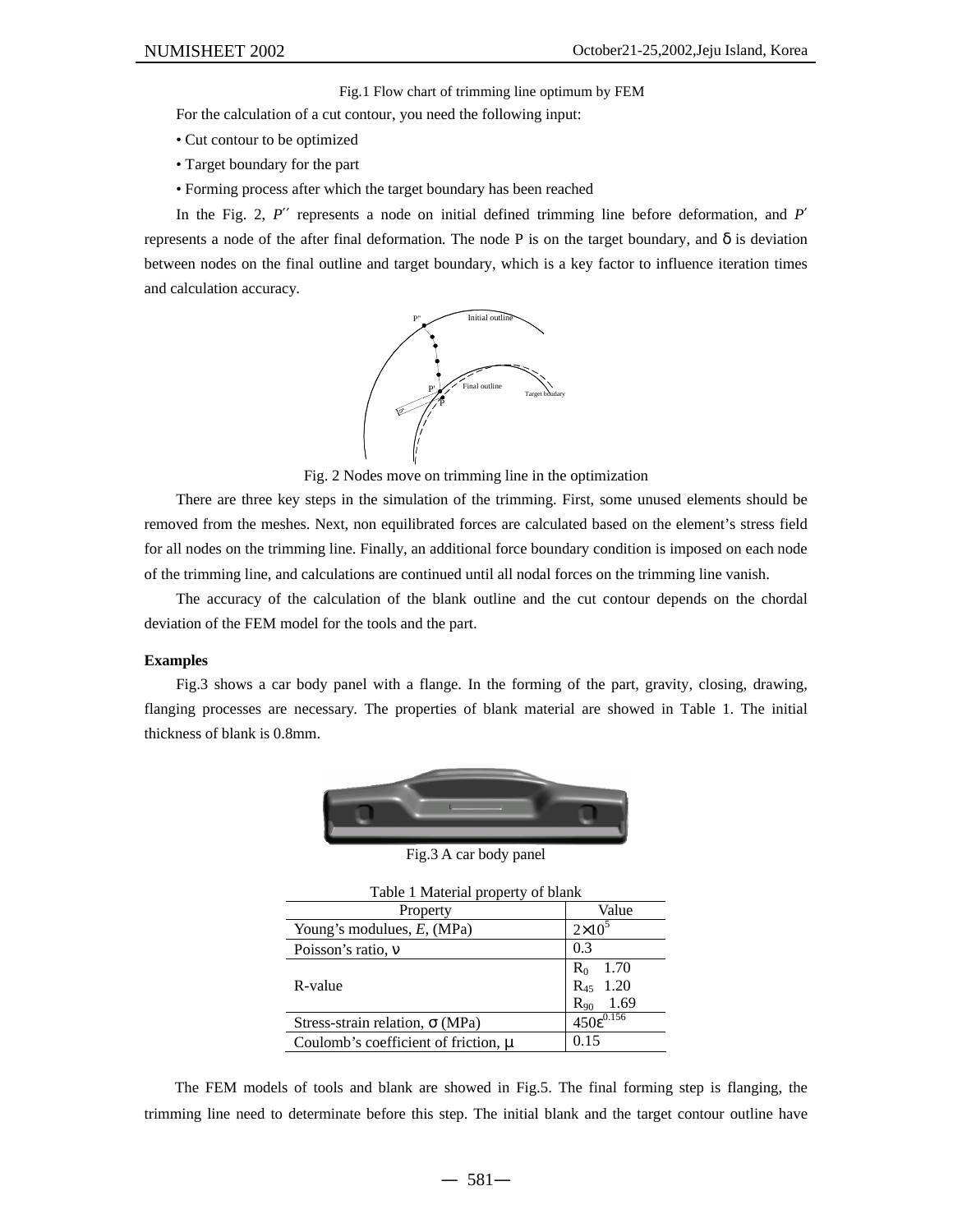been defined by empirical design (Fig.4). With the given initial blank outline and trimming line, then deformation process has been analyzed until forming finish.

The final blank outline was obtained by 5 iterations (Fig. 4 Hidden line), and it can be export by IGES format.



Fig.4 FEM models of tools and blank for simulation



## Fig.5 Blank outline, target boundary and part after of the calculation of the cut contour

#### **Conclusions**

A optimization of trimming line has been applied to the forming of complex auto body panel. The modification of trimming line is based on FEM simulations of all forming steps. The trimming line has been modified to save materials and simplify forming process. Through the investigation, the AutoForm-Trim is effective to determinate blank outline and trimming line.

#### **Acknowledgment**

The authors would like to gratefully acknowledge the support of the Natural Science Foundation of China (No. 50175060) and the national fund for Distinguished Young Scientist of China (No. 5982517)

#### **References**

[1] R. Sowerby, J.L. Duncan, E. Chu, The modeling of sheet metal stampings, Int. J. Mech. Sci. 28 (7)